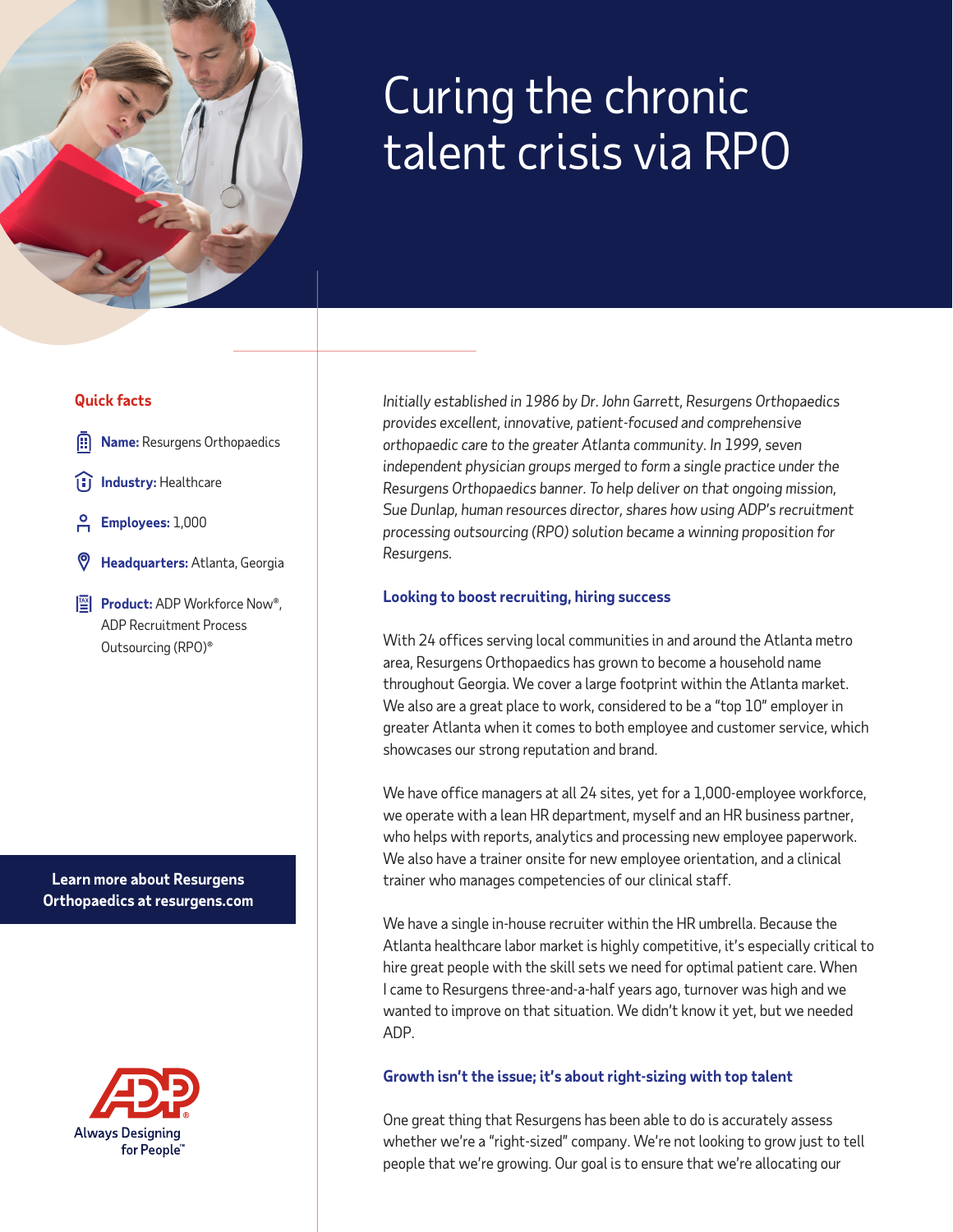# *!!*

ADP's RPO is highly flexible and adaptable. Anything we wanted, ADP was willing to do for us. We didn't have to do any back flips to make it work.

**Sue Dunlap** Human Resources Director



resources appropriately, that the satellite sites we have within the metro Atlanta area make sense to continue in those locations, and that we're serving the right population. From an employment quantity perspective, our numbers have been steady.

When I came on board, I faced an HRIS system that didn't work well for us. We were outsourcing our payroll function to another company. One of the first steps we took was to identify ADP from an HRIS perspective. We went through the RFP process, and selected ADP Workforce Now® for our benefits, time and attendance, HR and payroll, which fully supported our lean team. Along with that, we received information about the ADP RPO process and services.

#### **ADP RPO and Resurgens: A natural fit**

Once we chose ADP for our HRIS, it allowed a seamless bridge to get the data we needed to consider RPO. At the time, we had one recruiter handling all job requisitions, and we saw turnover was high for certain positions. Our turnover rate wasn't meeting management expectations, and we needed to get it down to a target level.

We didn't want to chance bringing another recruiter in-house, but not addressing the challenge. ADP RPO allowed us time to decide: does it make sense to explore bringing somebody in-house later on, while we work to solve the turnover issues now?

Each of our 24 locations has its own "flavor" and culture, to some extent. Our coverage span is so wide that each of them can have a different blend of personalities. Some of the high turnover positions that we turned to ADP RPO to help hire for us included medical assistants, front desk/administration jobs and x-ray technicians. There isn't a cookie-cutter medical assistant or front-desk person that we can just place in a random location. We wanted to ensure we were putting new people into the right fit, with the right culture and site. RPO really helped us solve that challenge.

What also made ADP RPO attractive is the ability to leverage the services they offer, things we didn't have in place, such as: posting positions through certain sites where we wouldn't necessarily post jobs or reaching passive job candidates RPO identified that we wouldn't have from someone just applying on our website.

#### **Why choose ADP as an RPO solution?**

ADP's RPO is highly flexible and adaptable. Anything we wanted, ADP was willing to do for us. We didn't have to do any back flips to make it work. They were the ones bending backwards, probably, to make it work for us. We liked that.

We also liked that RPO does a job candidate survey on how the process is going. We had never done that before. As a manager has a requisition and it